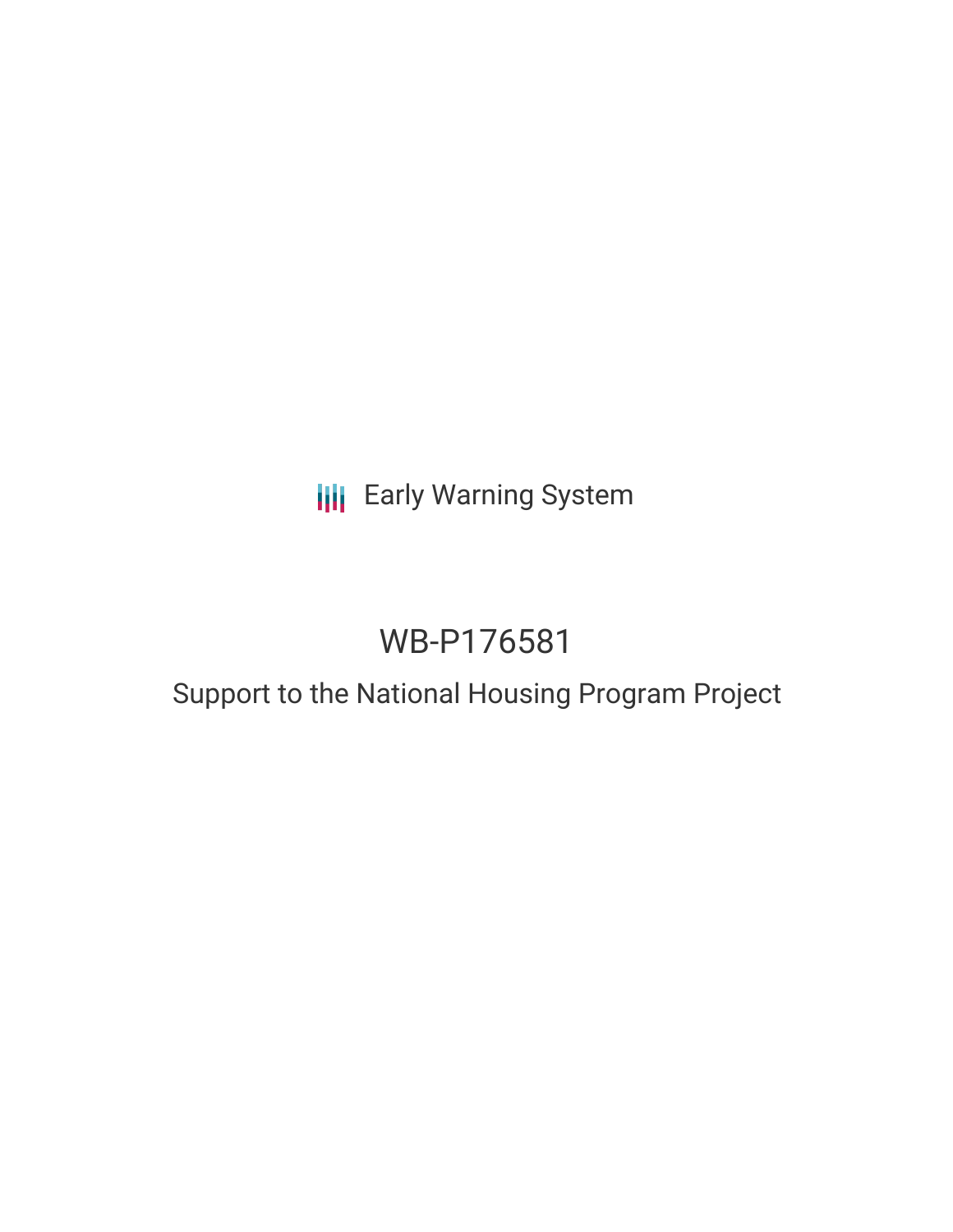

#### **Quick Facts**

| Government of Dominican Republic |
|----------------------------------|
|                                  |
|                                  |
|                                  |
|                                  |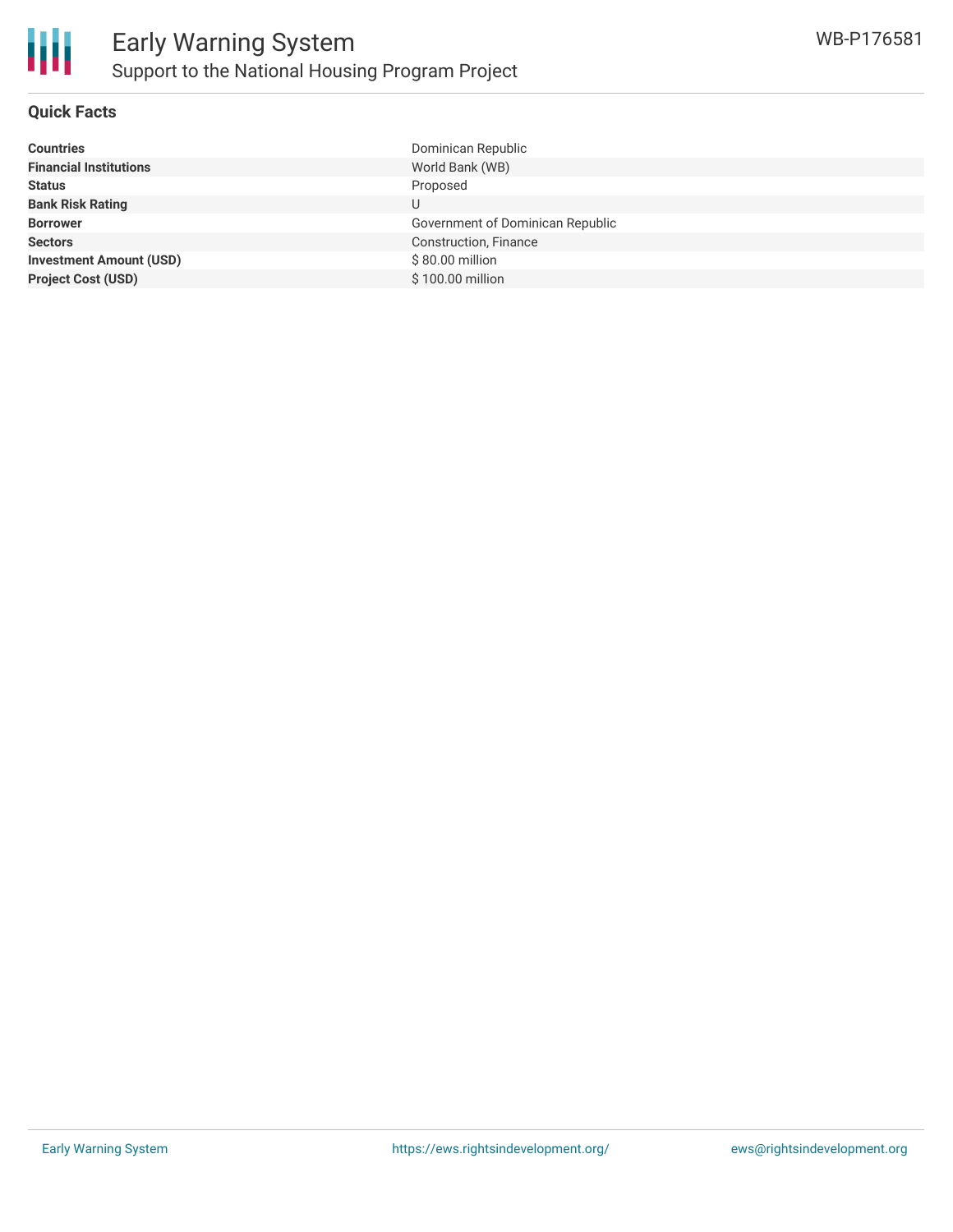

**Project Description**

The Development Objective is to increase access to affordable housing for low-income families and strengthen the institutional capacity for housing delivery in the Dominican Republic.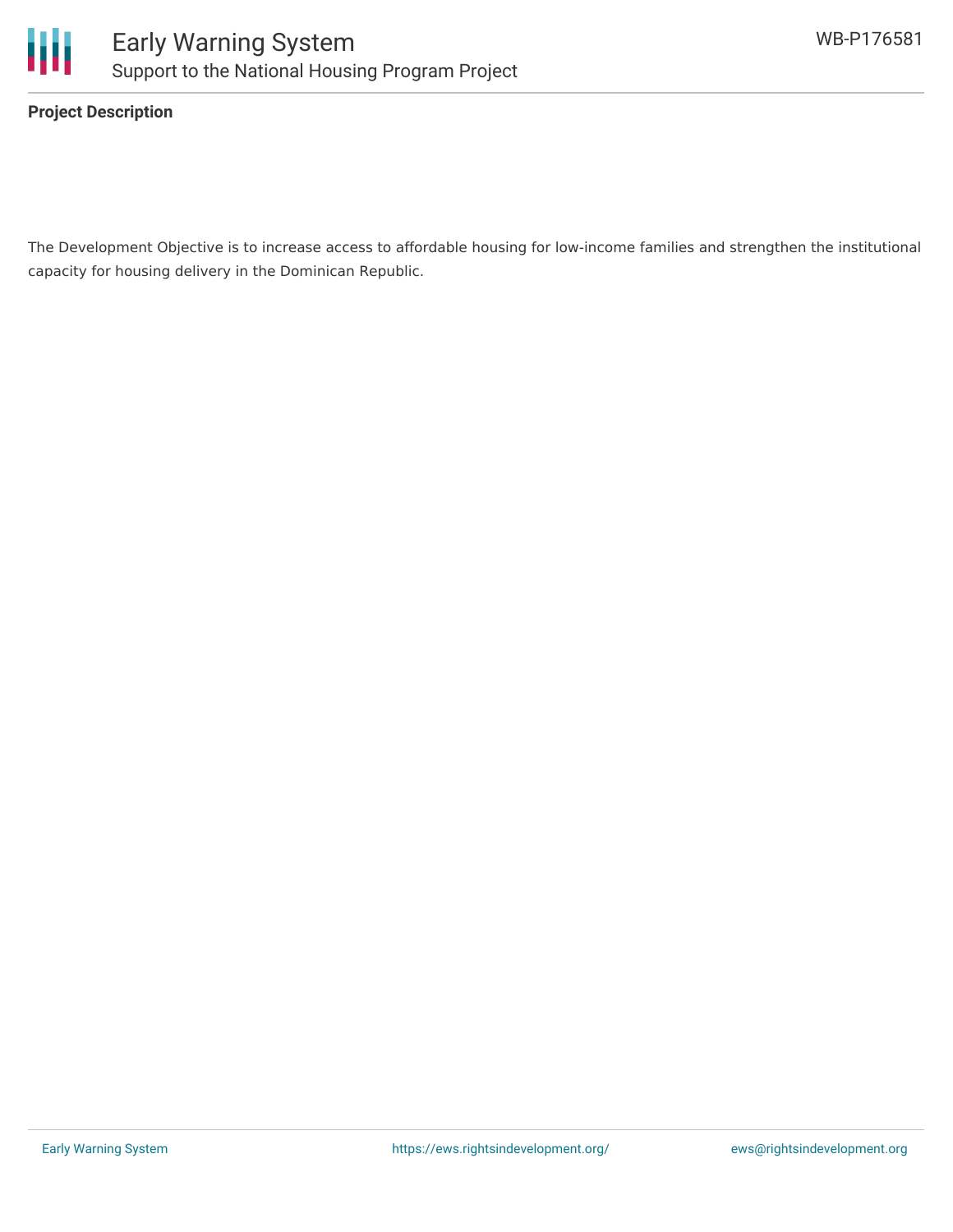

#### **Investment Description**

World Bank (WB)

The investment type was not available at the time of the snapshot.